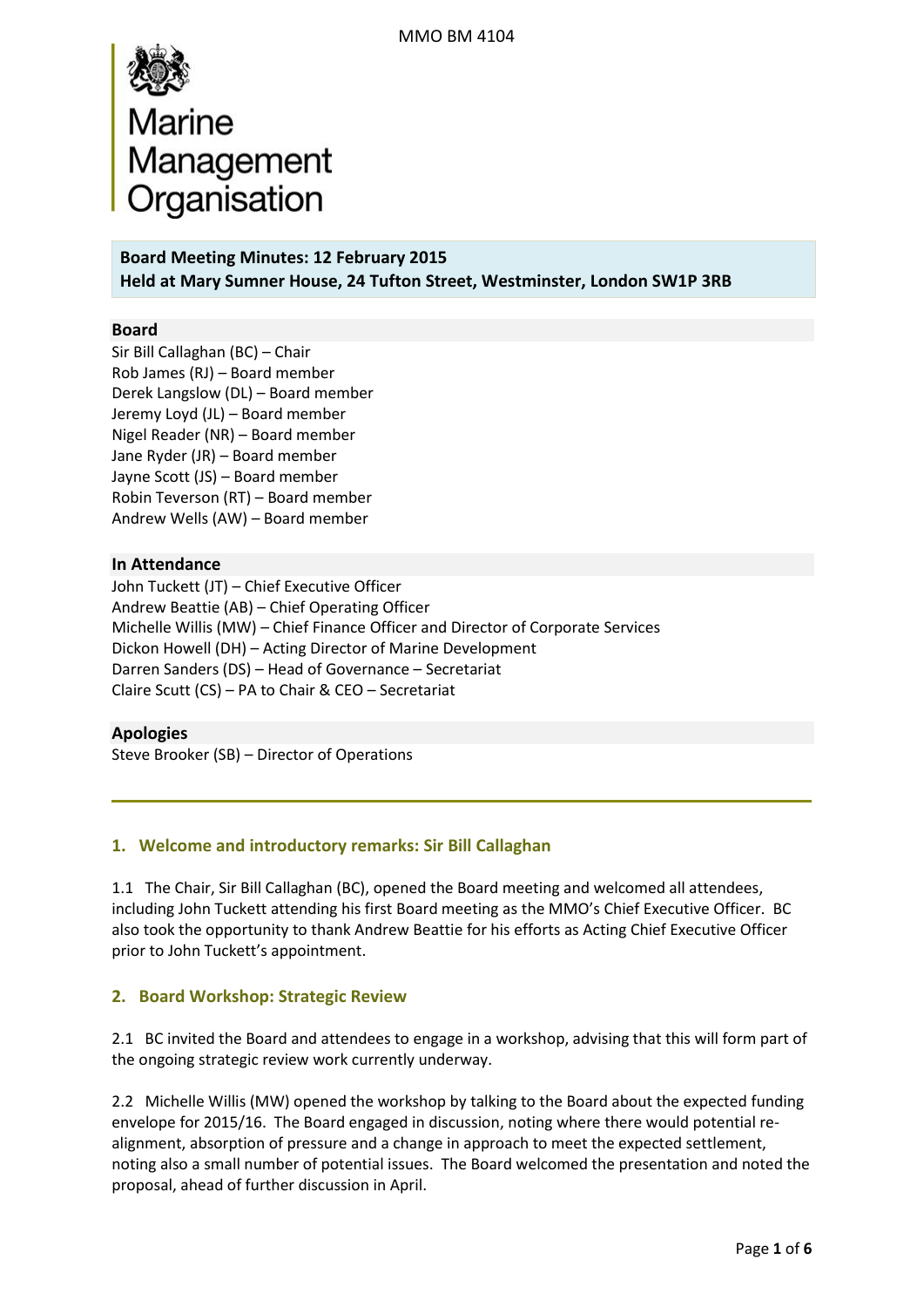2.3 Andrew Beattie (AB) invited the Board to consider proposed changes to the Key Performance Indicators (KPIs) and Key Steps (KSs) published within the 2014-17 Corporate Plan for 2015/16. AB explained the proposed changes in each Strategic Outcome and described the new Published Service Standards. AB advised the Board that the updated KPIs and KSs will likely be published in July 2015. The Board noted the update and that further information will be presented in April 2015.

2.4 Dickon Howell (DH) presented to the Board a slide that detailed progress in reviewing our Service Level Agreement with HMG. DH advised the Board that work on the review had been deferred to allow for other work to align.

2.5 John Tuckett (JT) invited the Board to engage on a zero-base review of corporate and strategic risks. The Board, together with members of the Executive Team, explored in detail the MMO's risks in the context of six layers: vision; role; priorities; resources; activities and physical environment. JT welcomed contributions and confirmed that outputs would inform discussion at an Audit and Risk Assurance Committee meeting in March, before further discussion at the April Board meeting.

*Action 34/01: JT to present outputs from the review of corporate and strategic risks to the ARAC in March 2015 for discussion*

**3. Minutes from 11 November 2014 Board meeting closed session**

# **4. CEO update, including Chief Scientific Advisor**

## **5. Lessons learned report**

3.1 Items 3 to 5 were considered in closed session. Closed session discussions are captured under separate cover - please refer to MMO BM 4103 - Closed Session Minutes.

## **7. Declaration of interests**

4.1 The standing declarations from Nigel Reader (NR), regarding his interests in Natural England (NE), Natural Resources Wales (NRW) and the Joint Nature Conservation Committee (JNCC), and Jane Ryder (JR), regarding her interest in Seafish, continue to be noted.

#### **8. Minutes of 11-12 November Board Meeting and Actions Update**

5.1 BC invited attendees to raise any points of accuracy in respect of the 11-12 November 2014 Meeting Minutes. AB advised that on page 3 of 5: item 8.4 where the Minutes currently state "...it amounts to a RIDDOR reportable incident", the Minutes should be amended to state "it could lead to a RIDDOR reportable incident". AB updated the Board that the incident did not result in a referral to the Health and Safety Executive; subject to this amendment, the Minutes were approved by the Board.

*Action 34/02: Board Secretariat to amend the Minutes of the 11-12 November 2014 Board meeting to reflect that the incident referred to did not amount to a RIDDOR reportable incident*

#### *Actions Update*

5.2 BC invited the Board to consider and note the actions update paper. With particular reference to action 33/04: "Further consideration to be given to the reporting of work related incidents", MW outlined that a phased approach would be adopted and that procedural and educational changes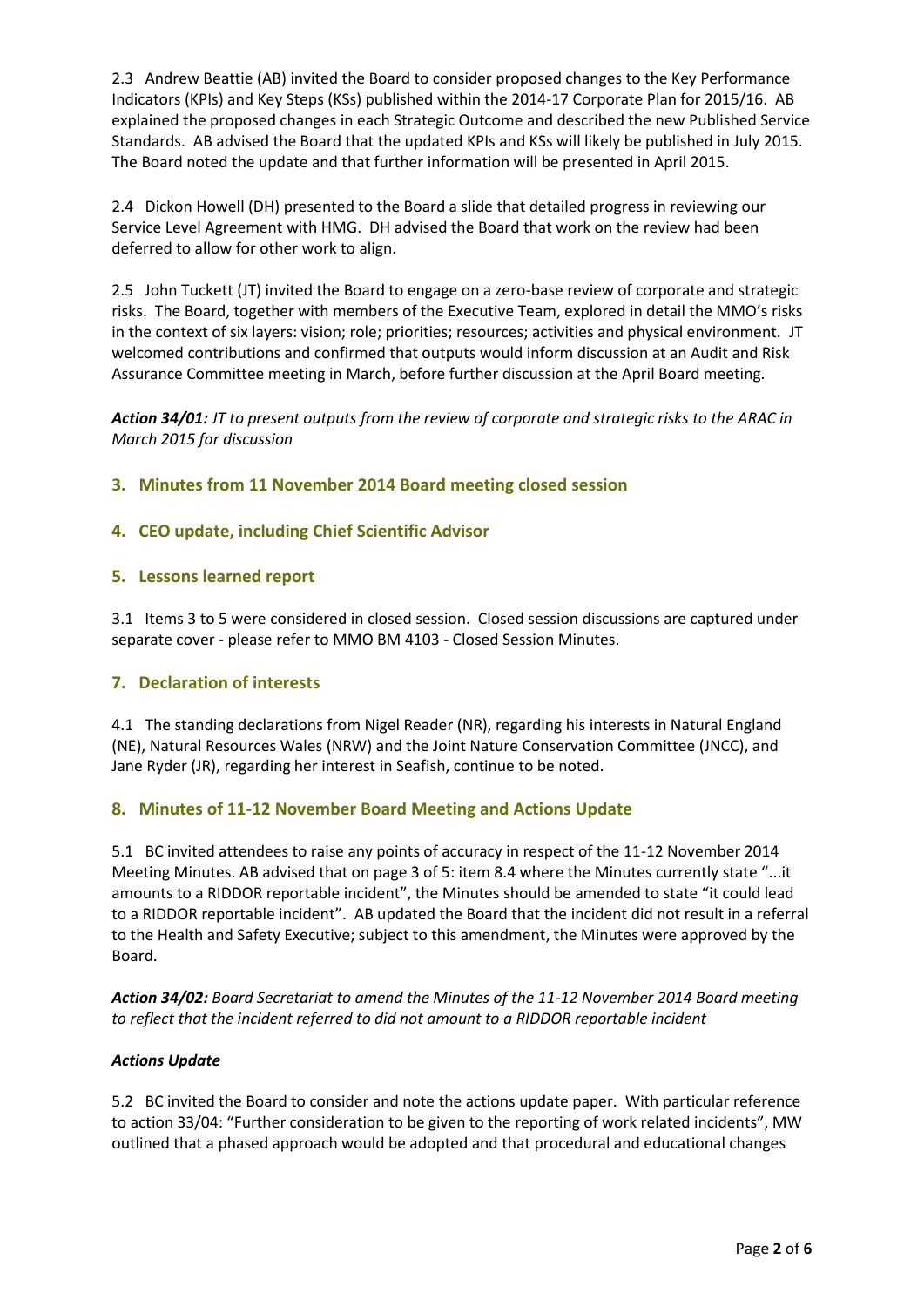would be required. MW advised that Attendance Management would also be verified to enable the leadership team to identify work related stress.

## **9. Board Review of Effectiveness Report**

6.1 BC presented a summary report of the 25 November 2014 Board Review of Effectiveness workshop and requested that the Board agree the actions arising.

6.2 Following detailed discussion, the Board agreed that a formal review of effectiveness from an external provider should take place every two years, supplemented by a self-assessment review of effectiveness in the intervening years.

*Action 34/03: Board Secretariat to take forward a proposal for a formal review of effectiveness from an external provider every two years and a self-assessment review of effectiveness in the intervening years*

### **10. Scheme of Delegations**

7.1 MW presented a paper to invite the Board to consider and endorse the Scheme of Delegations.

7.2 MW advised the Board that Defra comments had been reflected in the version presented. The Board discussed and endorsed the Scheme of Delegations and confirmed that the Chief Executive Officer had the authority to change the names of specified officers set out at page 32.

*Action 34/04: The Board endorsed the SoD subject to amendments at page 32 relating to specified officers.*

### **11. 9 December Audit and Risk Assurance Committee (ARAC) update**

8.1 Nigel Reader (NR) presented a summary of the business conducted at the 9 December Audit and Risk Assurance Committee meeting and the subsequent Minutes and asked the Board to note.

8.2 NR advised that due to illness he dialled in to the 9 December meeting and that JR had chaired the session. NR updated that business had included discussion relating to a sensitive cases report, which the Board duly noted.

8.3 NR also referred to the MMO's ICT strategy which had been taken forward at a meeting immediately prior to the 12 February Board Meeting.

8.4 JT advised the Board that he had recently met with the MMO's Head of internal Audit and was confident that Internal Audit would continue to deliver a high-quality service.

8.5 The Board thanked NR for the update and noted the summary of business conducted.

## **12. 11 February 2015 Joint ARAC/Remuneration Committee update**

9.1 Jayne Scott (JS) gave an oral update on the business discussed at the meeting on 11 February 2015.

9.2 JS advised that attendees had considered the framework for governance and the indicators for developing the Internal Audit Plan for 2015/16, as well as discussing the MMO's Assurance Map, which would undergo further refinement before being presented to the Board.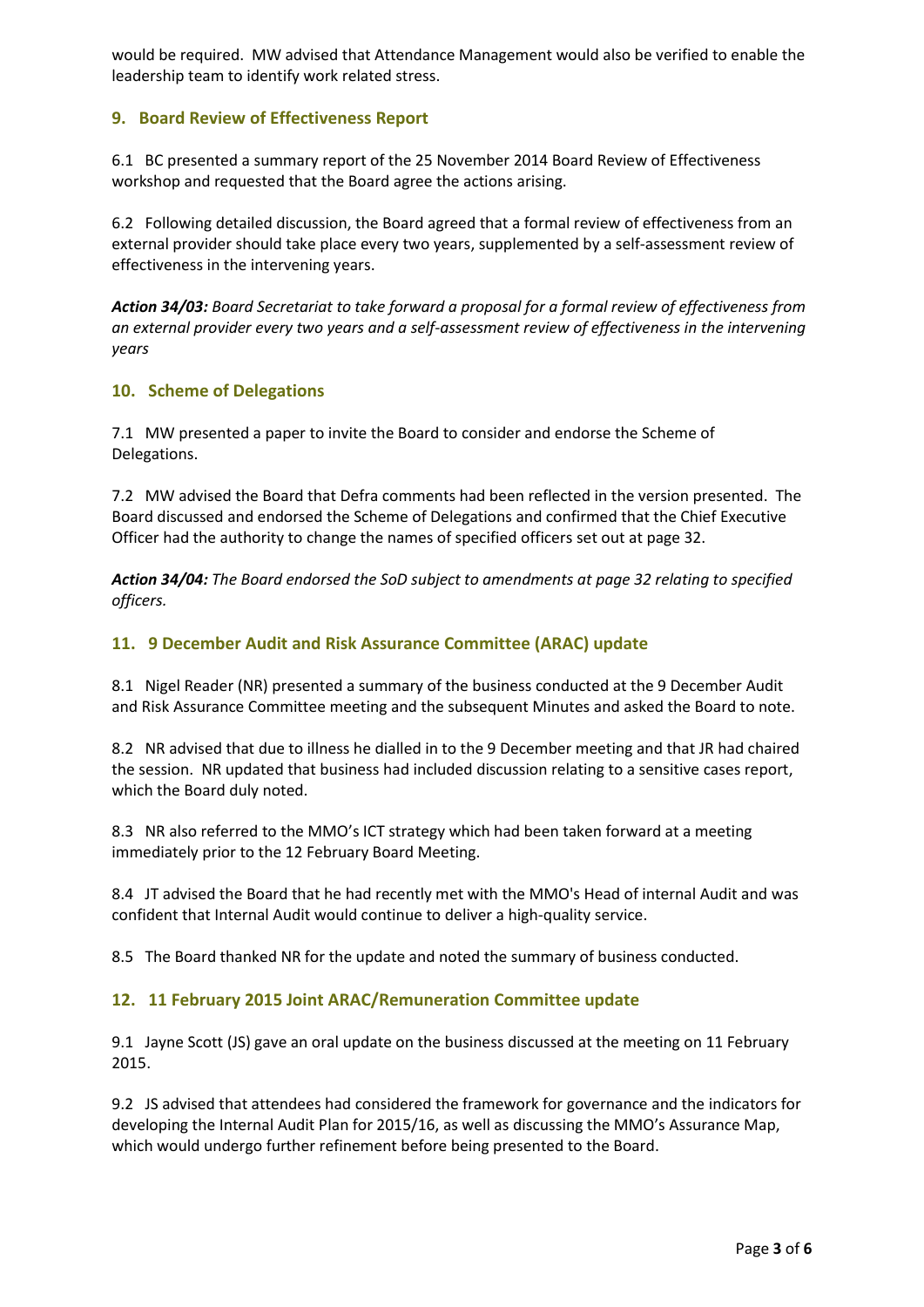9.3 In addition, the joint meeting had considered and discussed a sensitive cases report prepared by NR.

9.4 JS stated that the Remuneration Committee had received updates on Staff Survey themes, Equality and Diversity and a current Review of Allowances, led by MW.

9.5 JS advised that she undertake to review the Terms of Reference for the Remuneration Committee given that it had considered significant issues recently and that there was a need to guard against straying into operational matters.

9.6 The Board thanked JS for the update and noted the summary of business conducted.

## **13. CEO Report**

10.1 JT presented a paper to the Board, inviting them to note and discuss key messages, progress in the delivery of the 2014/17 Corporate Plan and the financial position as at the 31 December 2014.

10.2 JT gave an update of the MMO's appearance before the Environment, Food and Rural Affairs (Efra) Committee Select Committee on 21 January 2015. JT advised that feedback received following the Efra Committee had been reasonably positive and that a written note, in answer to some specific questions from the members of the Committee, had been provided.

10.3 JT appraised the meeting on developments at Whitsand Bay, confirming that the licence for disposal had been quashed.

10.4 JT also gave an update on outcomes from the December 2014 Council meeting in Brussels. RT asked if a strategic way forward was emerging on discard bans. A discussion followed whereby JT informed the Board that a consultation had commenced, which MMO will pick up. JR advised that Seafish were the hosts of a discard action group at which the MMO has a seat.

10.5 JT updated the Board regarding the outcome of a recent EC audit of the South East and South West. JT advised that he, along with other MMO officials, would shortly meet with Bernard Friess (Director DG Mare) in Brussels to discuss the outcome of the audit and a strategy for the future.

#### 10.6 *Item witheld*

10.7 JL commended JT and AB on their performance at the Efra Select Committee and commented that it was important to understand the effects of regulation, referencing skates and rays. AB discussed the setting up of a Fisheries Panel and gave assurance that the Panel would look into the species MMO need to concentrate on, prioritise enforcement and would look further into the disproportionate impact of closing the skates and rays fishery.

10.8 The Board noted the CEO Report.

## **14. Health, Safety and Wellbeing report**

11.1 MW gave the Board an update on key matters pertaining to health, safety and wellbeing.

11.2 MW advised that a Health, Safety and Wellbeing Programme Board (HSWPB) had been set up in a refreshed approach which would help to ensure that issues are embedded into MMO delivery. The Board noted the ToR for the HSWPB.

11.3 MW updated the Board on a recent audit of Health and Safety Policies and Procedures which had identified a number of areas for improvement. MW advised that these areas would be addressed in the 2015/16 work programme but that two specific areas which had been highlighted,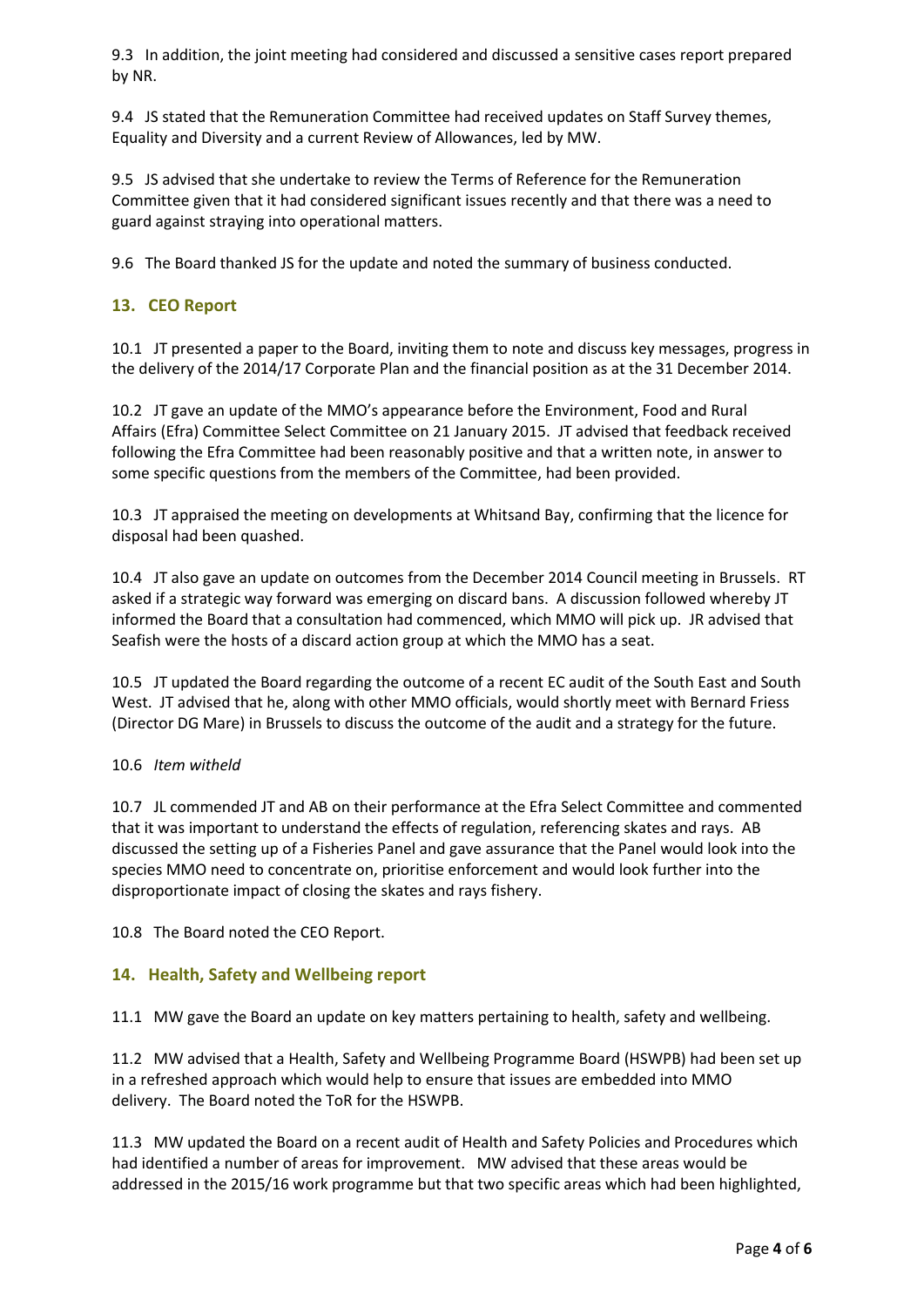relating to a review of manual handling and working in confined spaces, were currently being addressed by further training.

11.4 MW said that recruitment had recently taken place for an MMO Health and Safety Officer who would form part of a Defra Group to share best practice. Furthermore, MW gave details of a refresh in approach to communicating Health and Safety incidents.

11.5 RT asked about instances of bullying which had been reported. MW advised that where there had been evidence of unacceptable behaviour, these had been investigated and tackled accordingly.

11.6 The Board noted the matters reported and thanked MW for the update.

## **15(i). Operations Directorate Report**

12.1 AB gave an update to the Board on key activities ongoing within the Operations Directorate. This update included the most recent developments on electronic logbook and Vessel Monitoring System (VMS) requirements. AB also advised the Board on the pelagic landing obligations and gave details of the coordination of a surface surveillance assets trial in partnership with the National Maritime Information Centre (NMIC). AB further updated the Board on the current status of recruitment to the Inshore Fisheries and Conservation Authorities (IFCAs).

12.2 The Board noted the Operations Directorate Report and thanked AB for the update.

# **15(ii). Marine Development Directorate Report**

12.3 DH gave further details on the Licensing 2015 project advising that this was progressing and that the aim was to complete the transfer by March 2015.

#### 12.4 *Item witheld*

#### 12.5 *Item witheld*

12.6 DH also updated the Board on the Defra Recovery Policy on Marine Licensing, a recent Licensing Casework audit and Marine Planning progress.

12.7 DH advised that he had taken on the responsibilities of the Chief Scientific Advisor and was looking at alignment with Strategic Review work, Strategic Evidence Plan and the Defra Evidence Strategy.

12.8 The Board noted the Marine Development Directorate Report.

## **16. Finance Report to December 2014**

13.1 MW presented the Finance Report to the end of December 2014. MW advised the Board of an emerging underspend in staffing costs due to the recruitment of some vacant posts slipping to March 2015.

13.2 MW updated the Board on contracts, stating that the Cefas HLA was continuing to deliver ongoing savings. MW also gave further information regarding provision for pension costs and a planning assumption for navigational dredging which had not yet been received.

13.3 MW advised that the EFF Team was performing well and that it had developed good working relationships with the Devolved Administrations.